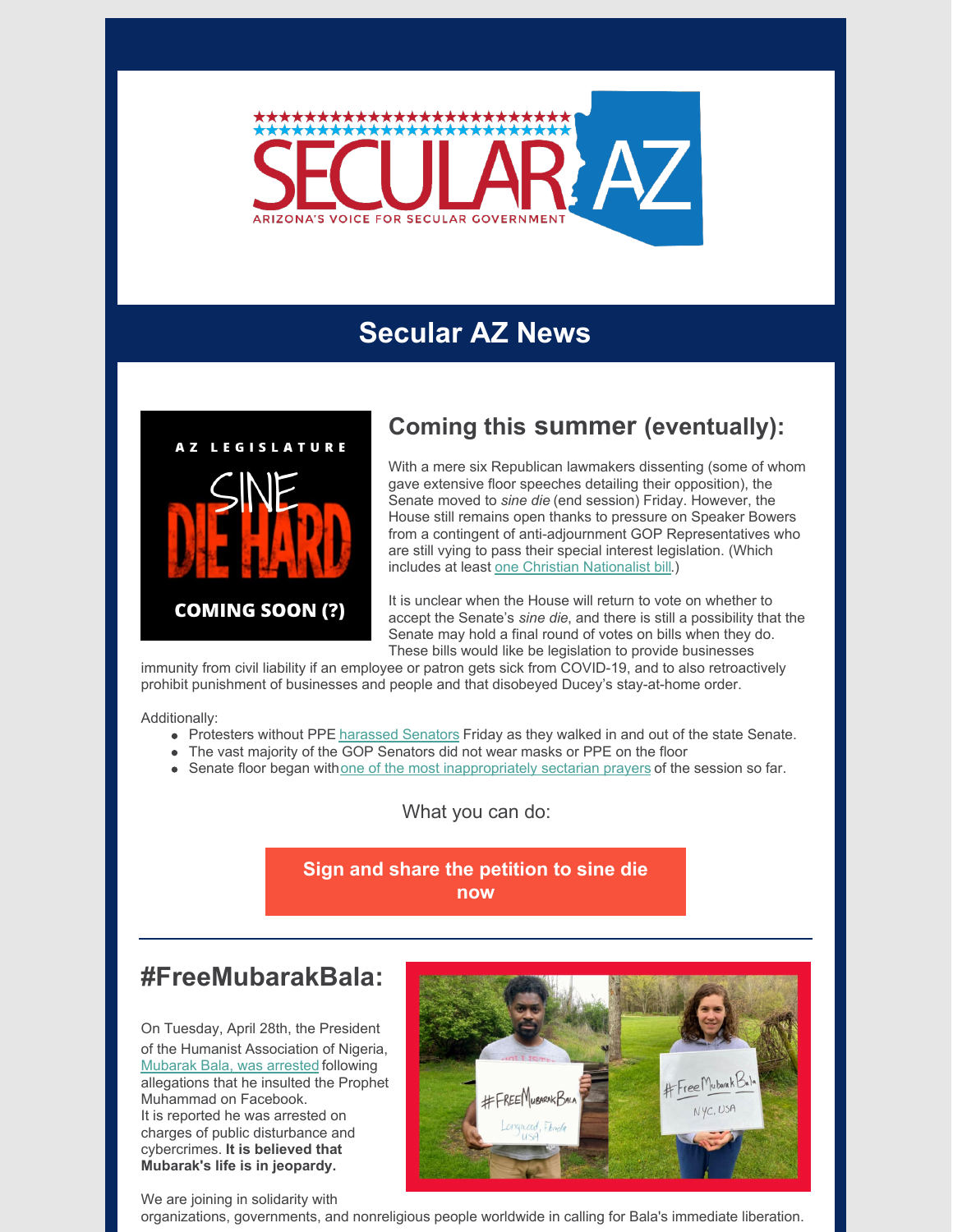#### **Join us by tweeting photos of yourself with the hashtag #FreeMubarakBala at:**

- @PoliceNG (Inspector-General Mohammed Adamu)
- @MalamiSan (Minister of Justice Abubakar Malami)
- @MBuhari (President Muhammadu Buharipos)

Please include your home city (see photo).

Sign a letter to the Nigerian government and discover other actions you can take a[tfreemubarakbala.org.](http://freemubarakbala.org)



# **Other updates:**

- In light of the COVID-19 crisis and the state's unlikelihood to adopt a universal vote-by-mail system in the near future, **we are encouraging all supporters to sign up for the state's Permanent Early Voting List (PEVL).** Read how to do so [here](https://www.azcleanelections.gov/how-to-vote/early-voting/ballot-by-mail).
- Read Secular AZ Legal Director Dianne Post's latest editorial, published on Blog for Arizona: [Democracy](https://blogforarizona.net/democracy-or-theocracy-who-decides/?fbclid=IwAR3TtScxdvimBB_JleZMr3jT5ILW0l1EDKHWP3gOyQ7mSZaS6N4tOCJB8g4) or Theocracy – Who Decides?

## **Announcements**



#### **Fun with Fallacies:**

Kingman Freethinkers invites you to [aninteractive](https://www.facebook.com/events/3095561337231867/) Zoom presentation 10:00 AM Saturday, May 16!

Mark Nisski will present on logical fallacies: errors in reasoning that render an argument invalid. Stay for a postpresentation Discussion & Commentary, and share about your favorite social media fallacy! Learn more [here](https://www.facebok.com/events/3095561337231867/).



#### **More virtual presentations:**

Members of Secular AZ and members of ourliaised [organizations](https://secularaz.org/about-secular-az/liaised-organizations/) around the state may attend live via Zoom. [Contact](https://secularaz.org/about-secular-az/contact-secular-coalition-for-arizona/) us for more [information.](mailto:linsay@secularaz.org) (Not a member? Contact us today!)

- Sunday, May 17, 10a: Matt Long: The Psychedelic Revolution; part of the HSGP Sunday [Speaker](https://hsgp.org/get-involved/events/upcoming?event_types=7) Series
- Saturday, May 23, 2p: Freedom From Religion Foundation – Valley of the Sun Update
- Saturday, June 6, 2p: ACLU of Arizona

You can also check out recordings of past meeting[shere](https://secularaz.org/secular-az-blog/).



#### **Double your donation!**

Thanks to a generous Secular Supporter, all donations will be matched up to [\\$25,000!](https://secularaz.org/product/donate/) This is an easy way to support Secular AZ's work. Make a gift and double your impact.